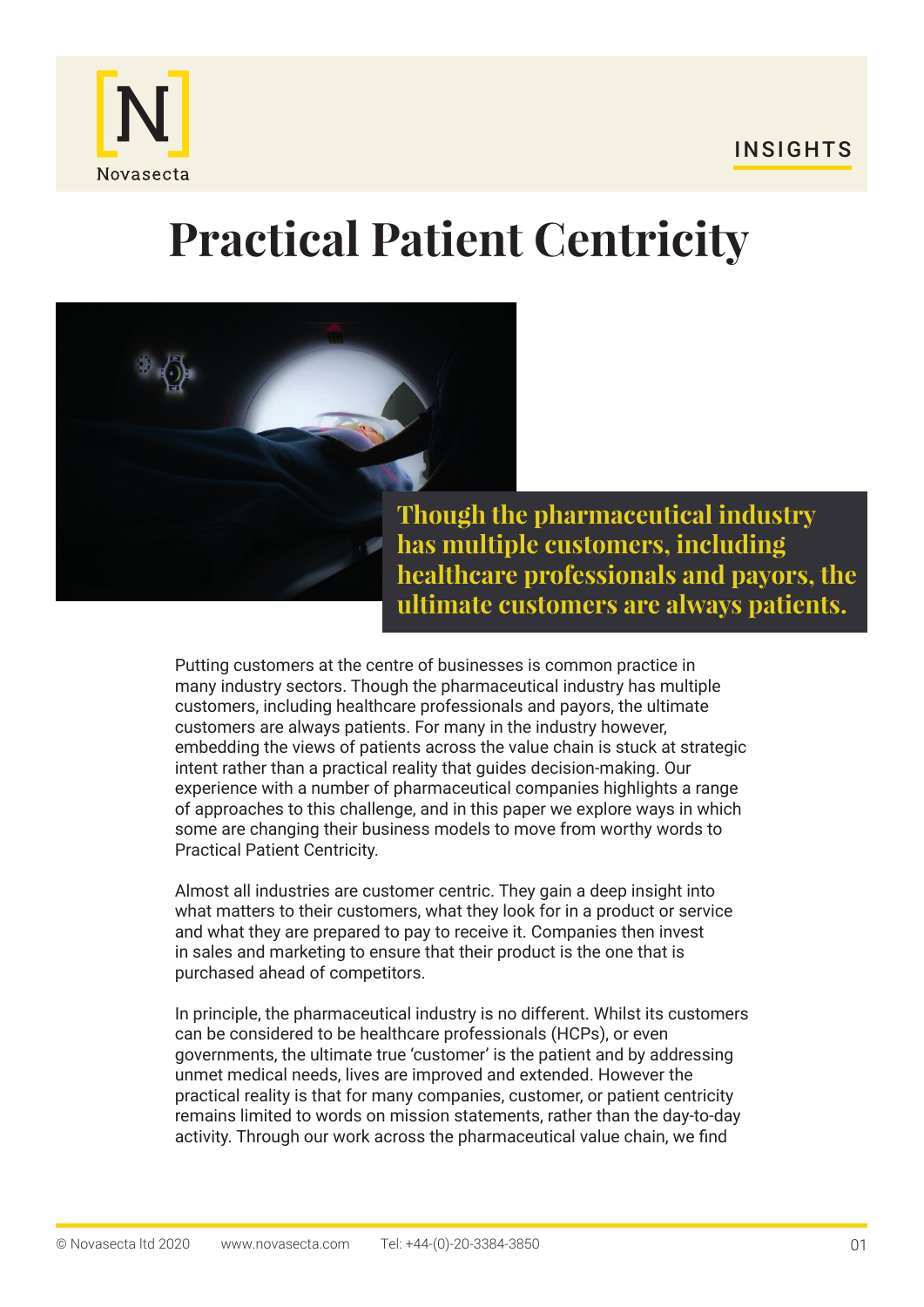

that executives almost always agree with the goals of patient centricity, but the daily pressures and processes of their roles constricts them in making it happen. The reality is that the patient is infrequently or never consulted at key points in the development of medicines – as one executive described it:

## **"The idea of talking to a patient about their medicine is alien to us".**

It is not just company strategy and intent that is the driving force for a more patient centric approach: external pressure is also building for the industry to change. The British Medical Journal requires companies to indicate the level of patient involvement in manuscripts for example. Should the FDA require patient input to be included in trial design, then companies will be forced to adapt rapidly and bring the patient's perspective into the development of medicines.

## Why patient centricity matters

A strong rationale for why patient centricity matters is the foundation from which companies can begin to embed the views of the patients across the value chain. In our experience, companies typically have three key reasons to embrace patient centricity:

1. Patients are more knowledgeable than ever

Healthcare is evolving from being paternalistic to discursive, with patients having greater choice than before. When diagnosed, patients frequently seek information online to enable informed discussion with their healthcare professionals. Companies that understand this 'choice agenda' can provide relevant information to patients and engage them early in their treatment options.

2. Companies can develop therapies that have a greater impact on patients

Most patients just want to be better – mode of action, robust clinical trials and health economic models are not relevant to them (but are to payers and HCPs). By understanding what really makes a difference to a patient's life, companies can explore therapies that meet these needs, rather than developing drugs that are simply different or novel.

3. Drug development costs can be reduced

Patient-derived data drives the development of medicines. Patients frequently are not forthcoming with their experiences of a condition, with the potential loss of valuable data that could improve a development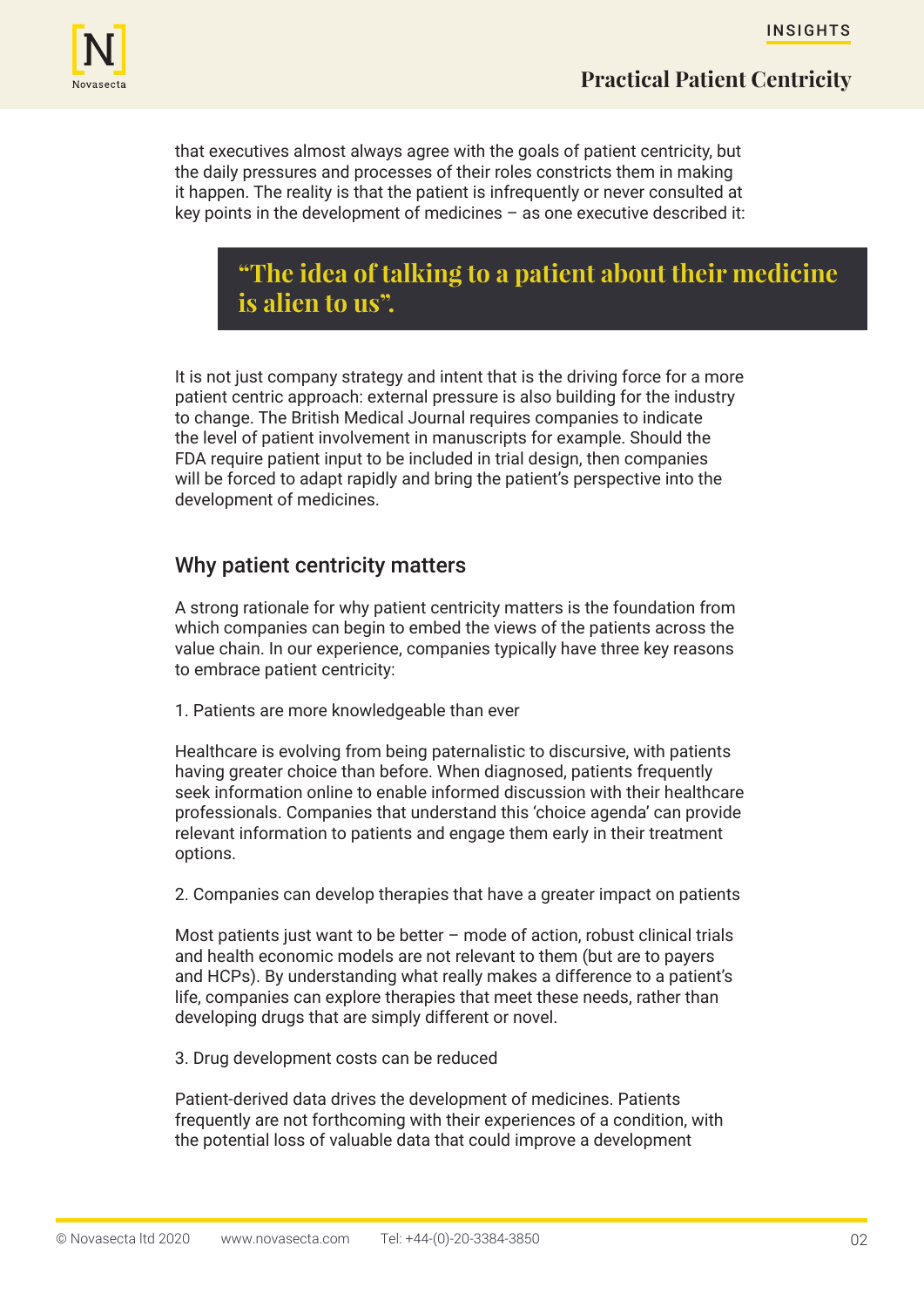

programme. Cost effective wearable technology can gather this data, enabling the 'silent patient voice' to be heard  $-$  coupled with regulatory changes, clinical trials can be shortened and costs reduced.

Companies such as Merck & Co, Sanofi and UCB have identified the competitive advantage that patient centricity brings and are leading the way in its practical implementation. Given that this is a relatively new area for the industry, there has clearly been a degree of trial and error, but there are already signs of what works and what doesn't  $-$  for one executive:

# **"Patient centricity is the next market access – and will take 10 years to embed".**

## Steps towards Practical Patient Centricity

There are four critical success factors for embedding patient centricity, each with some important 'watch-outs' to be aware of.

#### Practical Patient Centricity requires a systematic, consistent and stepwise approach.



#### Start internally

Though patient centricity is ultimately externally facing, companies should initially focus internally to achieve gains. Appointing a senior accountable individual, such as a Chief Patient Officer is an example of an important first step. By doing so, commitment and investment is demonstrated. Clearly commitment must start at the very top, but the real work starts at the level of senior management. Combined with strong internal communication, employees can and should be engaged early in the process.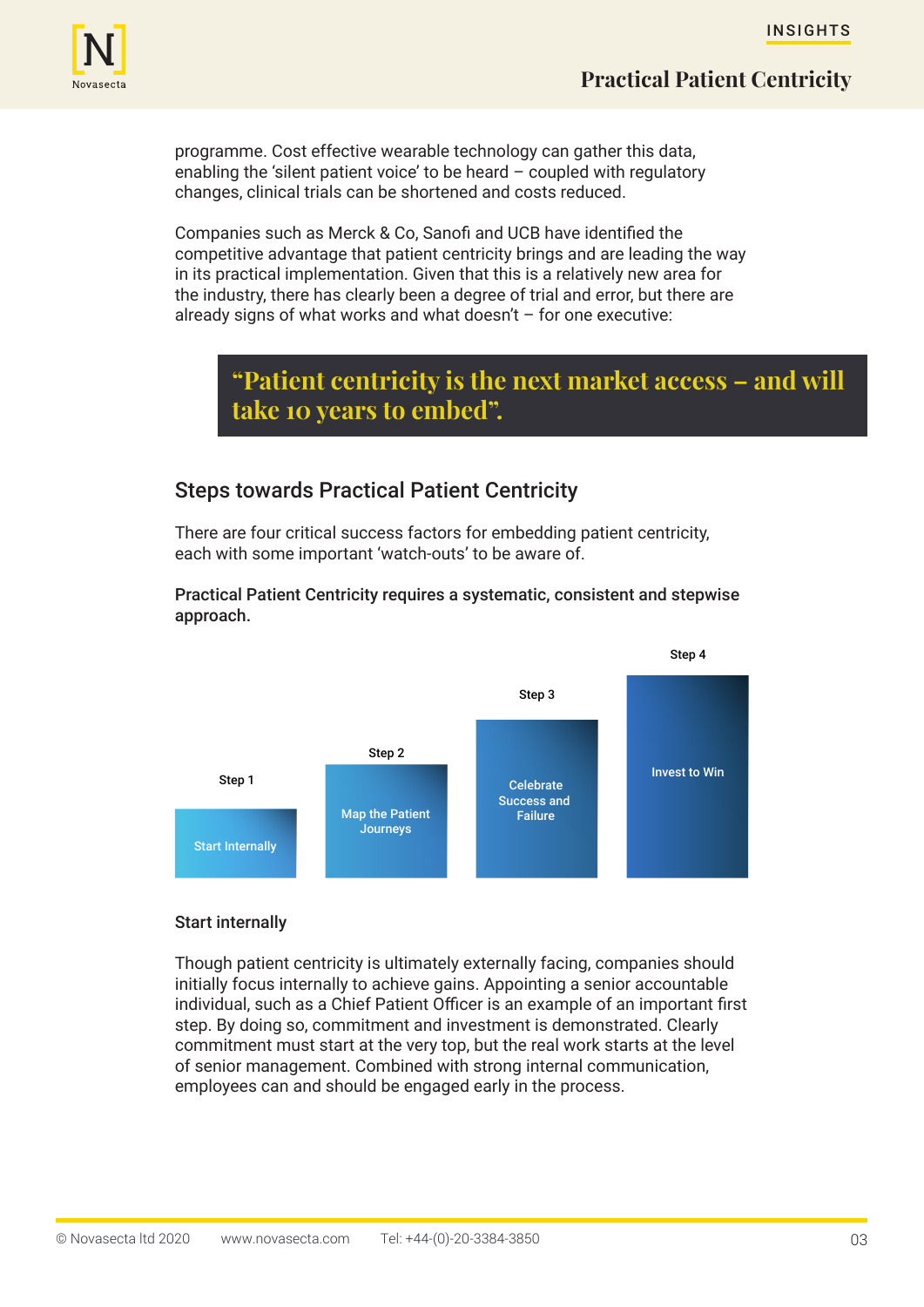

#### Map the patient journeys

Most employees are not patients for the condition they work on  $-$  engaging with them on what it is like to have the condition is critical for patient centricity to stick. Employees from across the value chain can work with patients and patient groups to map the patient journey from being well to getting treatment and beyond, to help understand the impact of the condition. Once completed, both improvement opportunities and points of failure where companies can add value can be identified and explored. These may be outside the current scope of the company's business, so a robust decision framework needs to be implemented to prioritise appropriate actions.

#### Celebrate success and failure

There is no definitive way to embed patient centricity, so new approaches will create both successes and failures – both should be embraced and shared widely. It is highly like that new opportunities will present challenges to existing processes and practices, particularly in legal and regulatory spheres. An open minded, 'can do' mind-set enables gains to be achieved, with acceptable levels risk embraced.

#### Invest to win

Patient Centricity is like other transformation initiatives, requiring investment to win. Companies should commit time, money and people to patient centricity over a minimum of five years, as genuine change like this requires a medium term horizon to achieve successfully. Leaders also need to calibrate their definition of success to incremental gains, rather than big leaps forward. Agreeing and tracking measures that are key in the patient journey, rather than traditional 'return on investment' metrics mitigates against early termination of relevant initiatives.

### Why patient centricity can fail

Though well intentioned at the outset, patient centricity efforts can stall or fail – here are the top three from our experience:

#### New against old

Patient centricity activities receive greater scrutiny than current programmes and can often be strangled at birth. Leaders must accept that like any other new initiative, patient centricity will take time and requires nurturing in the early days to increase the chance of success.